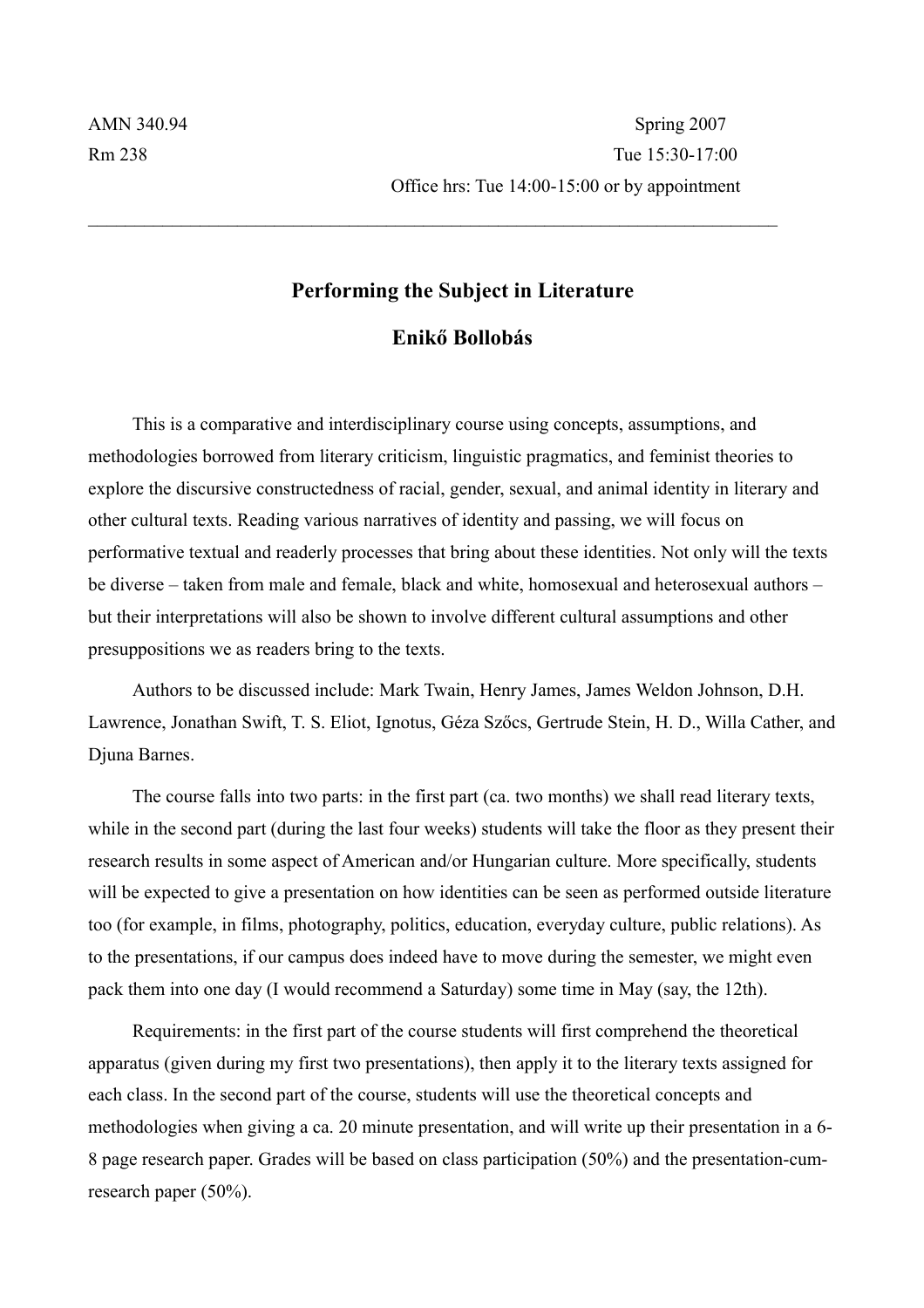## **Schedule of topics and assignments**

| February 6  | Orientation                                                                                                                    |
|-------------|--------------------------------------------------------------------------------------------------------------------------------|
| February 13 | Linguistic Pragmatics, Speech Act Theory, Literary Pragmatics                                                                  |
|             | (instructor's presentation)                                                                                                    |
| February 20 | Performing gender: Swift, Eliot, Ignotus, Szőcs, etc.                                                                          |
|             | (instructor's presentation)                                                                                                    |
|             | READ: Jonathan Swift, "A Beautiful Young Nymph Going to Bed"                                                                   |
|             | T. S. Eliot, <i>The Waste Land</i> (typist episode, lines 222-248)                                                             |
|             | Ignotus, Madame Récamier                                                                                                       |
|             | Szőcs Géza, <i>Találkozás a József téren</i> (A Meeting on József Sq)                                                          |
|             | Bollobás Enikő, "Hogyan készül a nő? " Holmi XIV/3                                                                             |
|             | (2002 márc.). 326-334. OR:                                                                                                     |
|             | E. Bollobás, "(De-)Gendering and (De-)Sexualizing Female                                                                       |
|             | Subjectivities." Eger Journal of American Studies VIII                                                                         |
|             | $(2002)$ . 105-120.                                                                                                            |
| February 27 | Performing texts, performing readings                                                                                          |
|             | READ: Henry James, The Beast in the Jungle, In the Cage                                                                        |
| March 6     | Performing the real                                                                                                            |
|             | READ: Mark Twain, The Mysterious Stranger                                                                                      |
| March 13    | Performing passing                                                                                                             |
|             | READ: James Weldon Johnson, The Autobiography of an Ex-Colored<br>Man (in The Norton Anthology of African American Literature) |
| March 20    | D. H. Lawrence, The Fox                                                                                                        |
| March 27    | D. H. Lawrence, St. Mawr                                                                                                       |
| April 17    | Presentations                                                                                                                  |
|             |                                                                                                                                |
| April 24    | Presentations                                                                                                                  |

 $\mathcal{L}_\text{max}$  , and the contract of the contract of the contract of the contract of the contract of the contract of

May 8 Presentations